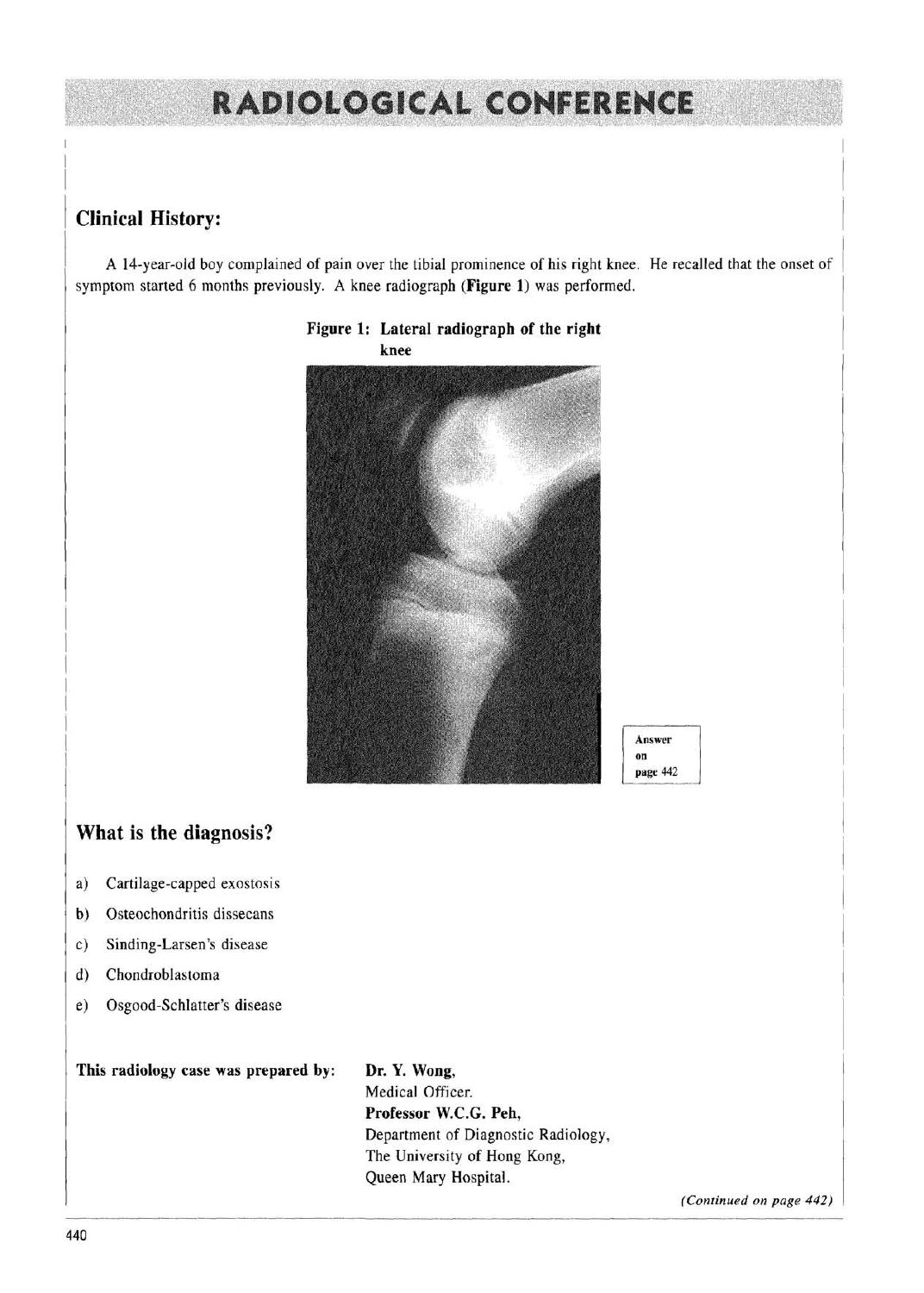# **RADIOLOGICAL CONFERENCE**

#### **Answer:**

e) Osgood-Schlatter's disease

## **Radiological findings**

Lateral radiograph of the right knee **(Figure** 2) shows that the tibial tuberosity is irregular and fragmented. The distal portion of the apophyseal plate is abnormally wide. A localised soft-tissue prominence with thickening of patellar tendon is seen, corresponding to a palpable focal tender area. These features are typical of Osgood-Schlatter's disease.

**Figure 2: Same radiograph as Figure 1 with addition of arrows. Irregularity and fragmentation is seen in the tibial tuberosity. Abnormal widening is present in the distal apophyseal plate. Soft tissue swelling is detected anterior to the fragmented tibial tuberosity (arrows)**



#### **Discussion**

#### **Osgood-Schlatter's disease**

Osgood-Schlatter's disease occurs as a result of chronic avulsion injury of the tibial tuberosity. This disease typically affects children and adolescents 10 to 15 years of age, and is more common in boys. The injury is attributed to sudden, traumatic episodes involving violent muscular spasm. The bony prominences at the growing apophyses of the lower limbs in the immature skeleton are particularly susceptible to avulsive injury. The growth plates are weaker than the ligamentous insertions and are hence more liable to separate from the parent bone. The most commonly affected apophysis is that of the tibial tuberosity which is the site of attachment of the patellar tendon. Clinically, acute avulsions are immediately painful at time of injury, followed by localised pain and tenderness.

Radiographically, the apophysis of the tibial tuberosity becomes frayed and irregular. Separation is often present. Anterior and proximal displacement of small dense fragments of bone may be seen. Widening of the apophyseal growth plate may also occur, with swelling of the overlying soft tissues. Complete avulsion of the patellar tendon has been reported as a complication of Osgood-Schlatter's disease. Minor injury may be difficult to detect and may be more evident when comparison is made with the unaffected side. It must be emphasized that radiographic findings should be correlated with the patient's clinical features for an accurate diagnosis.

### **Cartilage-capped exostosis**

Cartilage-capped exostosis is a common benign tumour of bone which is usually detected in childhood or early adult life by recognition of a palpable hard bony protuberance. The tumours have a predilection for the metaphyseal portions of long bones. They are observed most frequently adjoining the knees and the proximal humerus. If several lesions are present in the same individual, the label of diaphyseal aclasia or multiple exostosis is given. Clinically, the majority of these tumours are asymptomatic. Larger lesions may cause cosmetic defects and provoke symptoms by pressure on adjacent muscles and neurovascular structures, resulting in pain and paraesthesia. Rare complications of this condition include fracture and sarcomatous transformation.